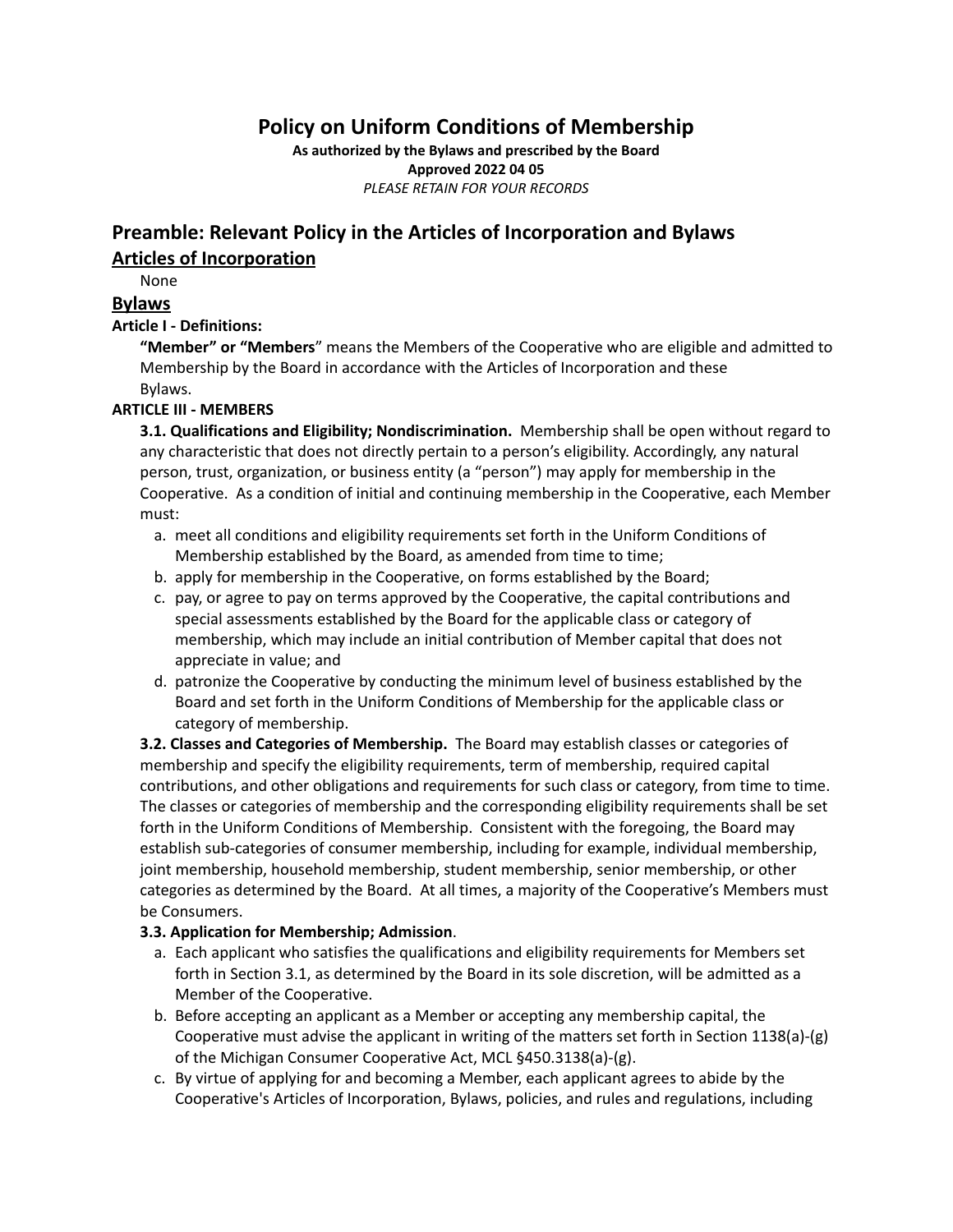without limitation the Uniform Conditions of Membership, as now in effect and as amended or adopted in the future.

**3.4. Membership Certificates.** The Cooperative shall issue to each Member a certificate or certificates setting forth the Members' initial capital contributed to the Cooperative. The certificates for membership capital of the Cooperative may be issued in physical or electronic format and will be in such form as approved by the Board and required by law. Without limiting the foregoing sentence, each certificate shall contain: (a) a statement that the Cooperative is organized under and subject to the Michigan Consumer Cooperative Act, (b) a statement of the qualifications for admission to and retention of membership and the right of the cooperative to terminate membership, if any; and (c) a statement of the restrictions, if any, on the transfer of membership. Membership certificates must be signed by the President or other officer designated by the Board.

## **3.5. Voting Power.**

- a. Each Member will be entitled to one vote in any matter submitted to a vote of the Members.
- b. If two or more persons hold a Membership jointly (e.g., in partnership, joint tenancy, or otherwise) they will be collectively entitled to only one vote on each matter submitted to a vote of the Members. The vote may be cast by any one of these persons.
- c. An individual shall not be permitted to cast more than one vote on any matter submitted for a vote of the Members, whether acting on behalf of such individual, as a voting representative of a Member which is not a natural person, or a combination of both.

**3.6. Transfer of Membership and Capital.** Neither membership nor Member capital may be transferred or assigned, except with the consent of the Board.

**3.7. Transfer-on-Death Designations.** The Board may permit a Member who is a natural person, to designate on forms approved by the Board, a natural person or trust to automatically assume ownership of the Member's membership or capital upon the Member's death, pursuant to Article VI (Nonprobate Transfers on Death) of the Estate and Protected Individuals Code, MCL §700.6301 et. seq. A transfer on death ("TOD") designation is not effective until approved by the Board. At the time a TOD designation is approved by the Board, the TOD designation will be deemed to be registered in beneficiary form with the account initiated for the membership or membership capita to which the TOD designation relates. A TOD designation does not affect ownership of a membership or capital until the death of a designating Member. Membership and capital subject to a valid TOD designation will automatically transfer to the TOD beneficiary upon the death of the designating Member. A Member may cancel a TOD designation in writing submitted to the Cooperative at any time without the consent of the designated beneficiary or the Cooperative. A TOD designation pursuant to this Agreement is not testamentary. MCL §700.6309.

**3.8. Voluntary Termination of Membership.** A Member may voluntarily terminate membership in the Cooperative at any time by giving written notice in the manner or on forms established by the Board. Resignation does not relieve the resigning Member of the obligation to pay capital contributions, special assessments, or other charges that have then accrued and are due and payable. Upon voluntary termination, a Member's rights and privileges as a Member, including without limitation voting rights and rights to participate in management of the Cooperative, terminate.

**3.9. Suspension or Termination of Membership.** The Board may suspend or terminate a Member's rights and privileges as a Member, including without limitation voting rights and rights to participate in management of the Cooperative, and remove the person as a Member of the Cooperative, if the Member:

a. fails to pay in or accumulate required Member capital, within the time or on the terms established by the Board as set forth in the Uniform Conditions of Membership;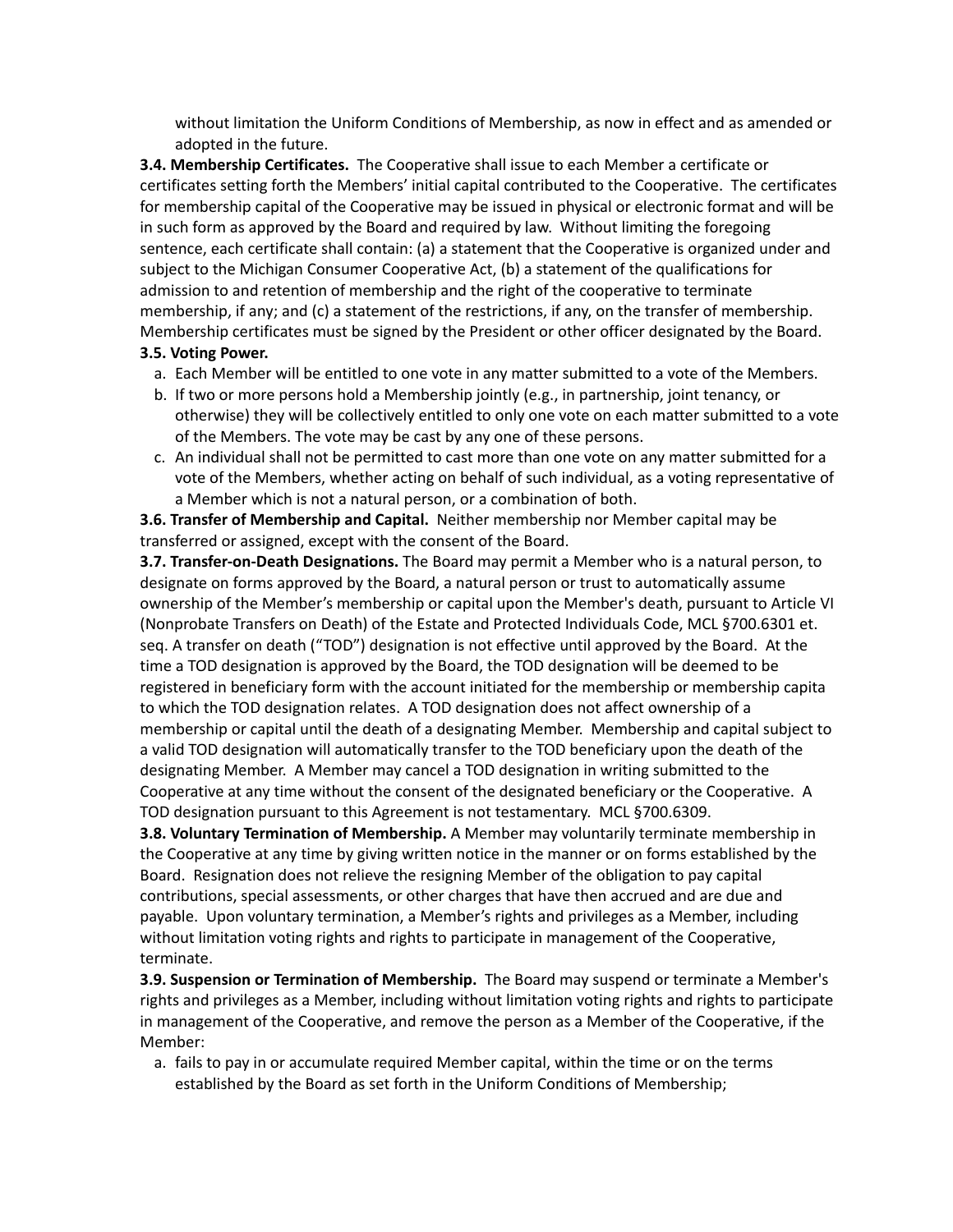- b. fails at any time to meet eligibility requirements for membership as set forth in the Uniform Conditions of Membership;
- c. fails to keeps the Cooperative informed of the Member's current mailing address;
- d. engages in conduct the Board reasonably determines materially and adversely affects the Cooperative or its operations;
- e. materially violates the Articles of Incorporation, Bylaws, rules, or regulations of the Cooperative;
- f. materially breaches any contract with the Cooperative;
- g. engages in conduct that is fraudulent; or
- h. commits a felony or crime of moral turpitude.

The Board may terminate a Member's rights and privileges under Section 3.9(a) or (b) at any time by giving written notice to the Member. The Board must give any Member subject to a removal vote for matters described in Sections 3.9(c) through (h) written notice of the alleged facts constituting cause for removal at least 10 and not more than 60 days before the meeting of the Board at which a removal vote will be taken. The Member will have the right to be heard regarding the accusations at any meeting during which such a vote is taken; provided however, that Board of Director's determination with respect to alleged facts constituting cause for removal will be final, conclusive, and binding upon all parties. The Cooperative may redeem any Member capital owned by a terminated Member as provided in these Bylaws.

**3.10. Member Representatives.** Each Member that is not a natural person or holds a joint membership (e.g., certain trusts and household memberships) may, and if required by the Board, must, designate one individual to be its representative for purposes of (i) receiving notices and other information, (ii) communicating with the Cooperative on the Member's behalf, (iii) representing the Member at meetings, and (iv) voting the Member's interest.

\*\*\*\*\*\*\*\*\*\*\*\*\*\*\*\*\*\*\*\*\*\*\*\*\*\*\*

# **Uniform Conditions of Membership – Natural Persons**

In accordance with Bylaws Section 3.1(a), 3.3(c), and 3.9(b), which require members meet all conditions and eligibility requirements set forth in the "Uniform Conditions of Membership" established by the Board," such conditions are hereby established as the following for natural persons:

## **1) Options for Holding Membership**

Contingent upon acceptance by the board in all cases, Members shall hold their Memberships and all forms of capital in their capital accounts, including their initial owner investment, in one of the following two ways:

- a) Individually, when held by one natural person, or
- b) Jointly, when held as Joint Tenants with Rights of Survivorship by any two natural persons.

These two forms of membership are authorized by and in accordance with Section 3.2 of the Bylaws.

Furthermore:

c) As per Bylaw Section 3.1(d), Members "must patronize the Cooperative by conducting the minimum level of business established by the Board," which is further defined below.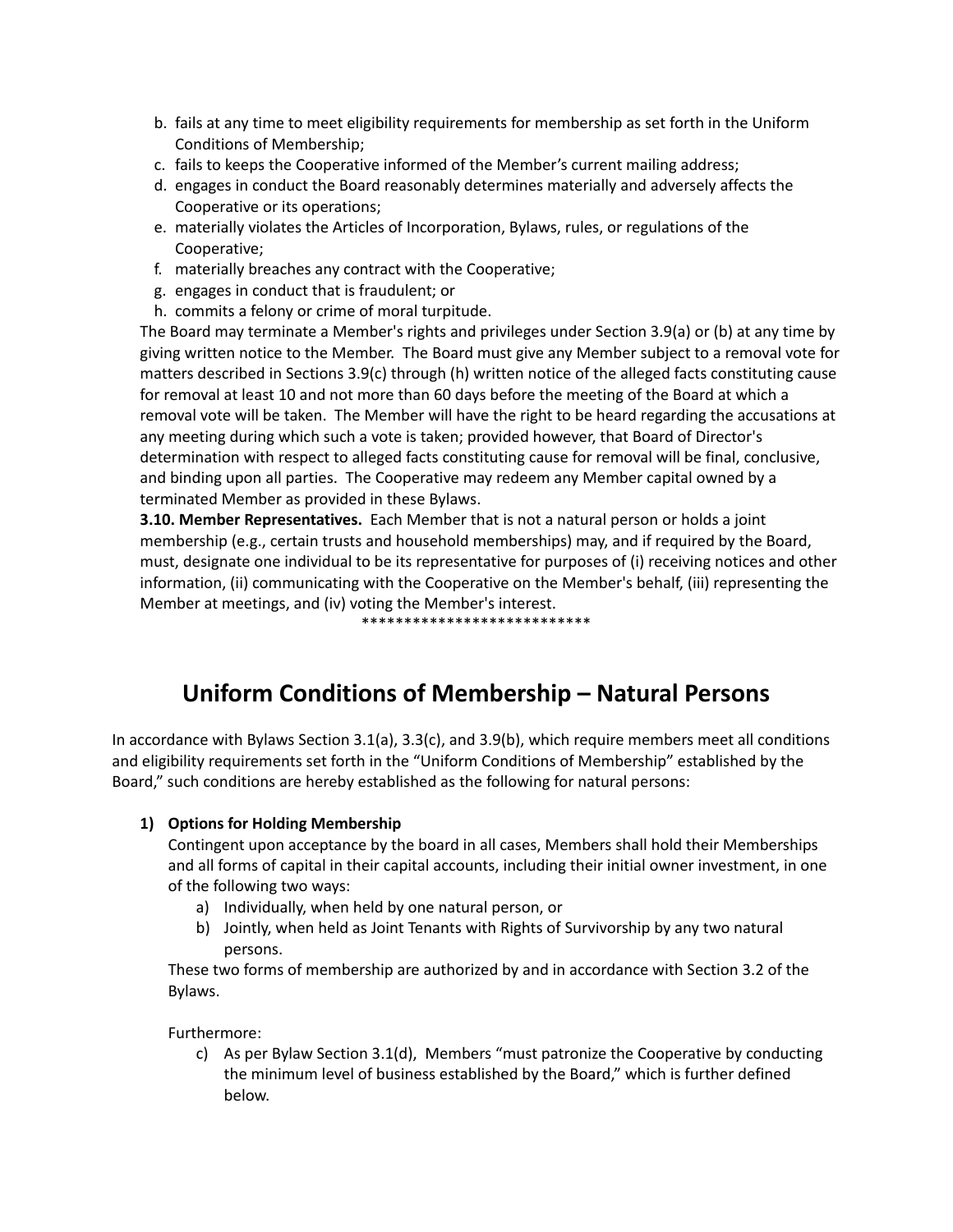- d) Any Individual Membership whose holder meets all conditions of membership may request to add a joint tenant. Board acceptance of the joint tenant shall also result in joint ownership of the associated capital account.
- e) When a tenant of a joint membership dies, voluntarily relinquishes tenancy, or whose current address and status cannot be confirmed, the membership shall be deemed Individual and the remaining tenant shall own the associated capital account.
- f) For Individual and Joint Memberships, the holders shall be able to name beneficiaries to facilitate easy transfer of member capital after death.
- g) The Co-op will not transfer member capital after a holder's death by any other means than jointly held rights of survivorship, a beneficiary designation, signed execution of a probate exception, or a probate court order for estate settlement.
- h) All official communications, including voting and meeting notices, patronage dividends, and other official acts regarding membership, shall be made care of the most current contact information on record. As per Bylaws Section 3.9(c), Members are solely responsible for providing updated contact information. Inability to make contact with membership may result in termination of Membership.
- i) Communications for jointly held memberships will be issued to both joint tenants by care of the primary email and/or physical address of record.
- j) Membership is contingent upon acceptance by the Board and thus is not transferable without Board approval of the recipient as a Member. Member capital accounts can be transferred to Non-members as designated by the current holder, subject to Board approval.
- k) Either joint tenant may voluntarily terminate membership and relinquish to the remaining tenant all claim to the associated capital account. Joint tenants may split their membership and associated capital account into individual memberships upon each tenant providing the additional amount of initial member investment needed to establish individual membership. The board will not terminate membership or redeem capital for jointly held membership unless requested by both tenants.

## **2) Minimum Level of Patronage**

The minimum Level of Patronage for Individual and Joint memberships is hereby defined as a Membership that has been exercised at least one time in the past three years, as evidenced by authorized and legitimate use of the owner number for purchasing goods or services from the Co-op.

## **3) Voluntary Termination of Membership**

Members shall follow the Co-op's policy for Member Capital Accounts and Redemptions.

## **4) Suspension of Membership**

Prospective Members who default on a payment plan for their initial owner investment will have all benefits of membership suspended until they resume payments. Failure to resume payments within two or more years and failure to respond to final notice within two months will result in Involuntary Termination of Membership. Membership will also be suspended for reasons listed under "Involuntary Termination of Membership."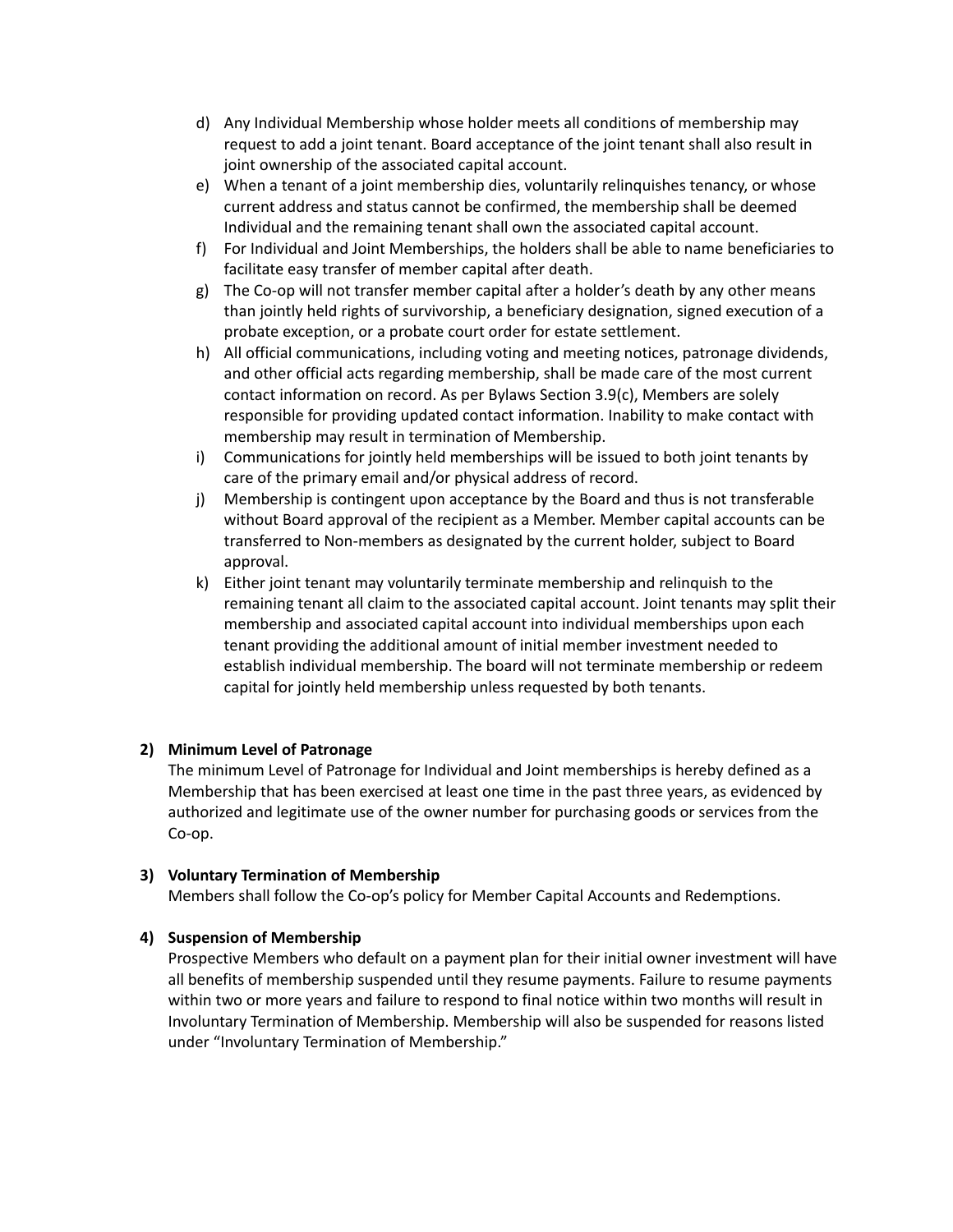#### **5) Involuntary Termination of Membership**

IN accordance with Bylaws Section 3.9, when a membership no longer meets all of the membership conditions of the bylaws, the terms and conditions of the current membership agreement approved by the Board, and this policy, including but not limited to the definition of "active," the board shall, via its consent agenda and upon notice by management, suspend the Membership and notify the holder as to the reason for suspension and necessary action for reinstatement. To request redemption of capital for a suspended membership, former members shall follow the Co-op's policy for Member Capital Accounts and Redemptions.

Furthermore, and also in accordance with Bylaws Section 3.9, when memberships remain suspended for two years without reinstatement by the holders, notice of forfeiture shall be served to the member's current address to take effect after five years unless the holder takes corrective action. After five years, and in accordance with the Board's policy for Member Capital Accounts and Redemptions, the board shall, via its consent agenda and upon notice by management, effect forfeiture of all associated member capital.

## **6) Death of Joint Tenant**

When either tenant of a jointly held membership dies, the remaining tenant continues to hold all membership rights and benefits and the associated capital account. After submitting the death certificate, the surviving holder may hold the membership individually or request to add a new joint tenant.

## **7) Ascendance of Beneficiary**

When member capital transfers to a beneficiary, that person may choose one of the following two options: either (1) accept the conditions of membership by executing their own individual or joint membership agreement and apply for Board acceptance or (2) request redemption of the associated capital account under the Co-op's policy for Member Capital Accounts and Redemptions.

## **8) Membership Agreement**

The Board shall establish and maintain a Membership Agreement that is required for all members.

## **9) Membership Benefits**

Individual and Joint memberships are for the benefit of the holders of the membership and their families and households. Further definitions and terms of authorized use of memberships may be found in the Membership and Stock Subscription Agreement. Membership Benefits shall be established by Co-op management in accordance with the financial conditions of the Co-op and within any relevant parameters defined by the Board.

## **10) Membership Payment Plans for Initial Owner Investment**

The Initial Owner Investment required for Membership may be made on payment plans established by Co-op management in accordance with the financial conditions and administrative capacity of the Co-op and within any relevant parameters defined by the Board. Holders of memberships under payment plans shall be eligible for all